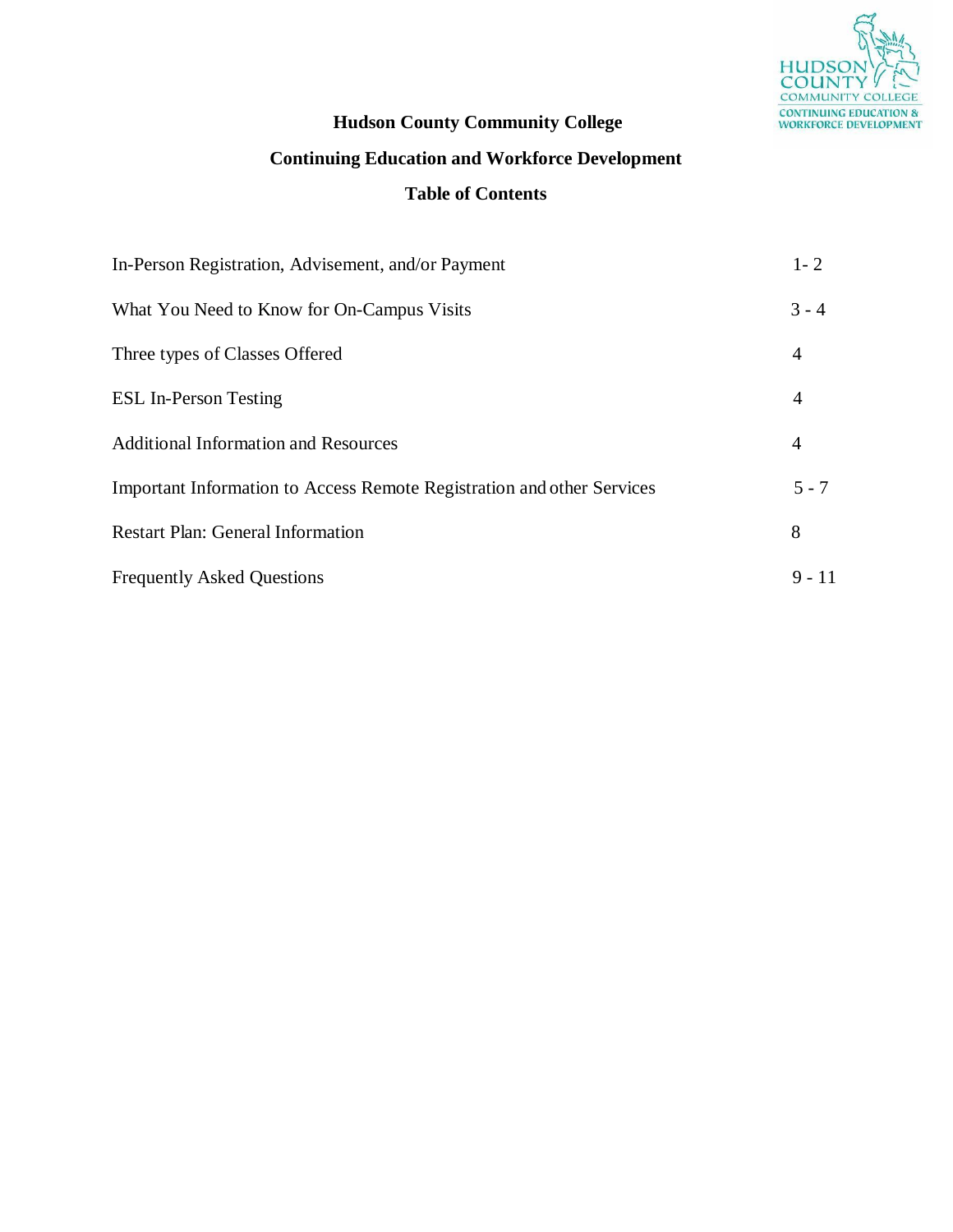

## **Hudson County Community College**

#### **Continuing Education and Workforce Development**

#### **Student Guide**

#### **I. In-Person Registration, Advisement, and/or Payment:**

HCCC Continuing Education and Workforce Development is open for in-person registration or advisement on courses.

In-person registration will be available by appointment only, at the following locations:

## **Jersey City:** Student Center, 1<sup>st</sup> Floor 71 Sip Avenue

Jersey City, NJ 07306

## **North Hudson Campus:**

4800 John F. Kennedy Blvd Union City, NJ 07087

#### **In person registration will be available, by appointment only, at the following locations:**

#### **Jersey City:**

Culinary Conference Center, 5<sup>th</sup> Floor 161 Newkirk Street, Room E505 Jersey City, NJ 07306

#### **North Hudson Campus:**

4800 John F. Kennedy Blvd 1 st Floor Union City, NJ 07087

#### **Appointments are required to register, make a payment, or for program advising.**

To make an appointment to register or ask questions about ESL, you may call (201) 360-4224 or email [ce@hccc.edu.](mailto:ce@hccc.edu)

For questions on other programs, contact the following coordinators to make your appointment:

Healthcare Certificates and Apprenticeships Betsey Barnum, 201-360-4243,

or [cewdhealthcare@hccc.edu](mailto:cewdhealthcare@hccc.edu)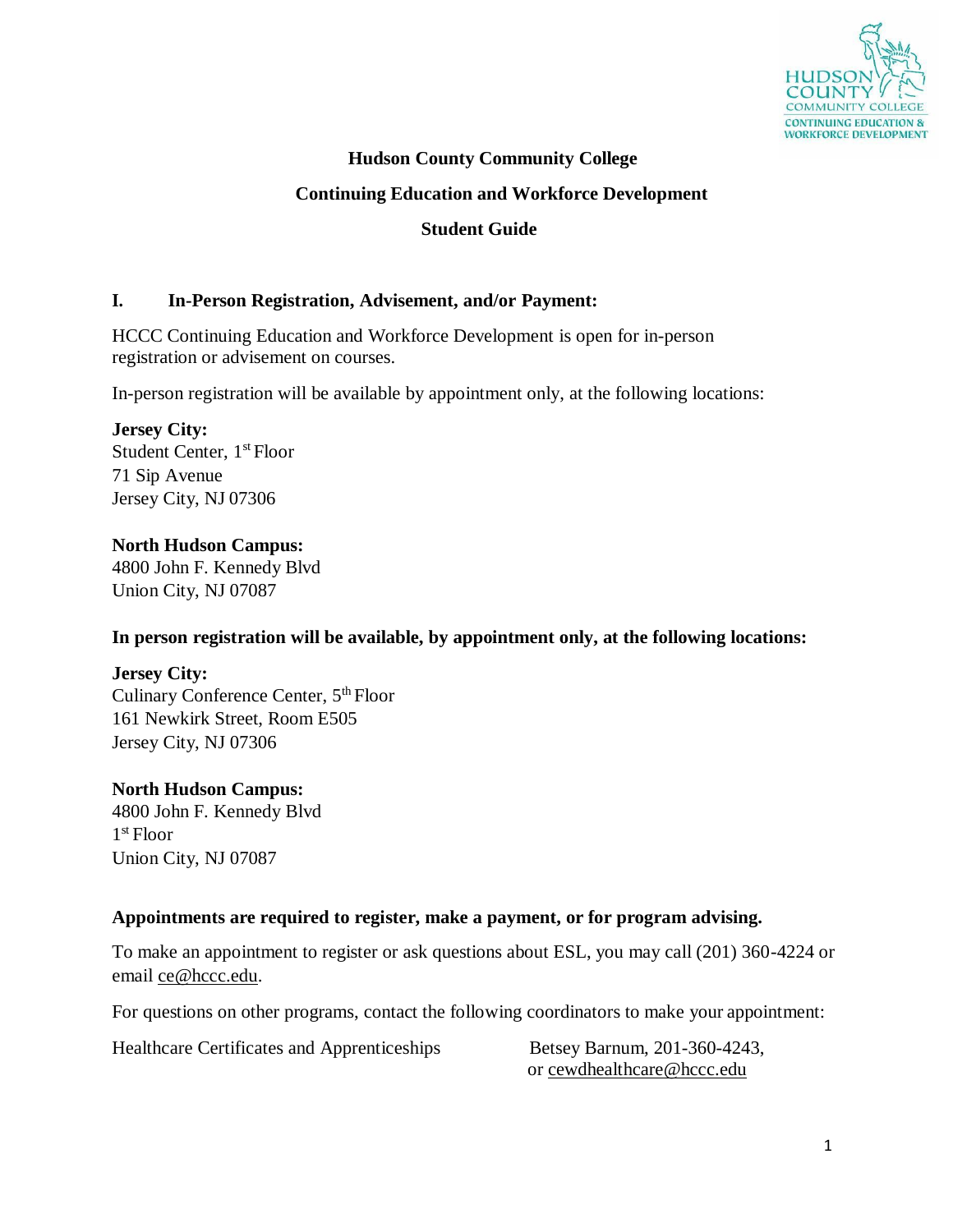

Advanced Manufacturing Albert Williams,

Apprenticeship Program 201-360-4255 or [alwilliams@hccc.edu](mailto:alwilliams@hccc.edu)

Center for Business and Industry Maritza Reyes, Business Developer, 201-360-5383 or [mreyes@hccc.edu](mailto:mreyes@hccc.edu) Or Djadji Sylla-Samassa, CEWD Coordinator, 201-360-4234 or [dsylla@hccc.edu](mailto:dsylla@hccc.edu)

Business, Computers, Project Management Alexis Muniz, [amuniz@hccc.edu,](mailto:amuniz@hccc.edu)

English As A Second Language (ESL) Qua'Fayshia Ransom,

Culinary Chastity Farrell, [cfarrell@hccc.edu,](mailto:cfarrell@hccc.edu) 201-360-4262 and Qua'Fayshia Ransom, [qransom4959@live.hccc.edu,](mailto:qransom4959@live.hccc.edu) 201-360-5326

> [qransom4959@live.hccc.edu,](mailto:qransom4959@live.hccc.edu) 201-360-5326

201-360-4244

Youth & Family Programs Carmen Guerra, [cguerra@hccc.edu,](mailto:cguerra@hccc.edu) 201-360-4260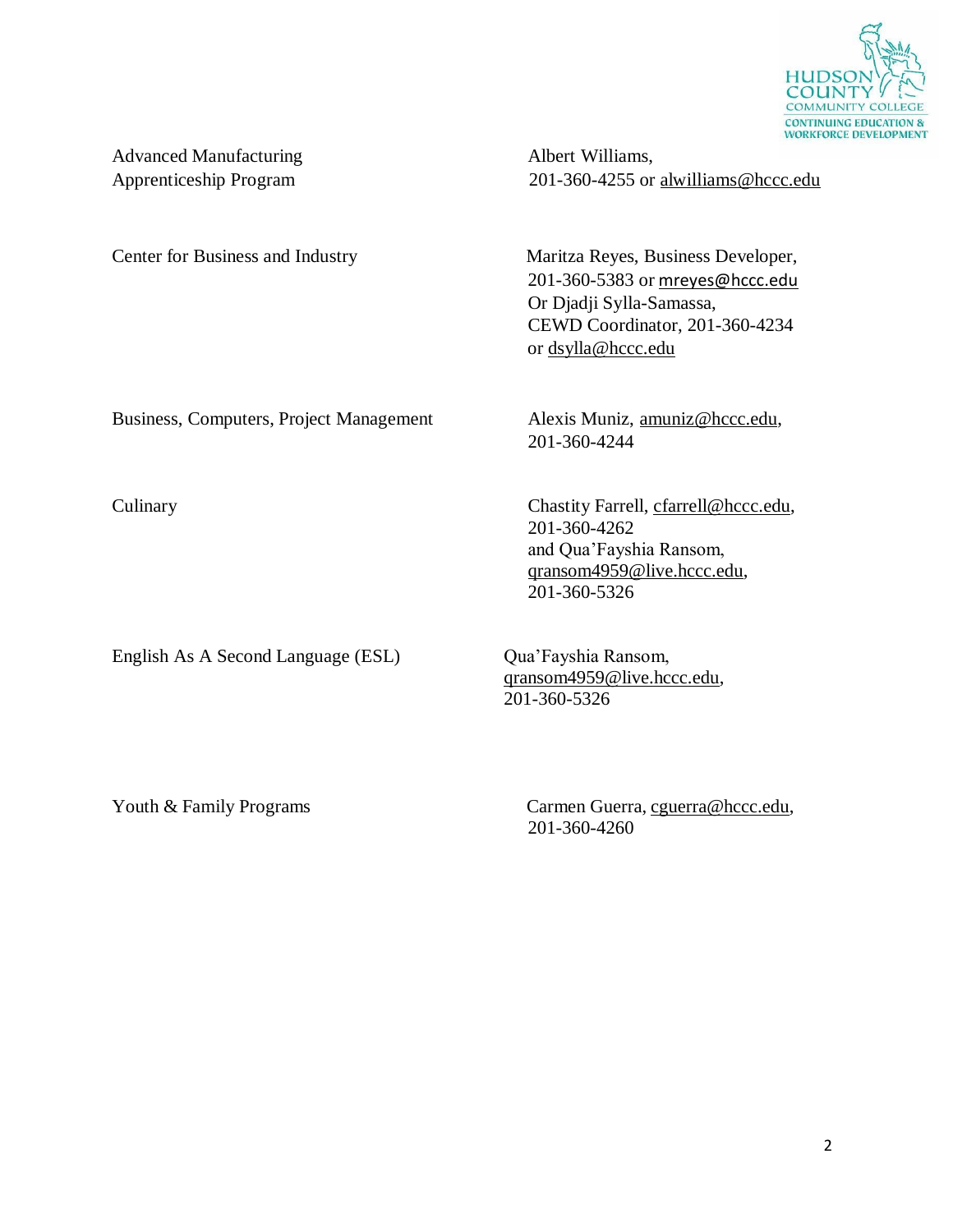

## **II. What You Need to Know For On-Campus Visits**

## **Before Coming to Campus:**

- If you do not feel well, stay home and participate in teaching, learning, and working remotely.
- Check to confirm that you are enrolled in a class that meets in-person or that you have an appointment to meet in-person with a staff member.
- Have your Student ID card available.
- Leave extra time to enter the building due to the enhanced screening requirements (see below).
- Complete the training that you can access from a link sent to your email address.
- Have a face covering (one will be provided if you do not have one).

## **What to Expect On-Campus:**

- Participate in HCCC's health screening protocol by completing the survey and having your temperature assessed when entering HCCC's buildings.
- Wear a mask in all HCCC spaces.
- Adhere to social distancing guidelines by maintaining a distance of at least 6 feet between yourself and others.
- Adhere to all capacity limitations in classrooms, offices, restrooms, and elevators(limited to two people, so please leave extra time if you require).
- Follow one-way directions for all entrances, exits, and stairwells.
- Wash or sanitize your hands frequently.

#### **Please keep in mind the following:**

- No guests will be allowed into the buildings.
- Eating or drinking will not be allowed in indoor areas of the campus, except in designated food areas.
- Bits and Bytes Bistro in the STEM building (263 Academy Street) will be open from 8 a.m. – 2 p.m., Monday – Friday. You can order online with the 'Myquickcharge' app. Please download it from Apple or Google Playstore. Use Code HCCC267 to register. For specials and promotions go to our instagram: @hcccbitsandbytesbistro.
- Indoor dining is available, but you can save time and order ahead.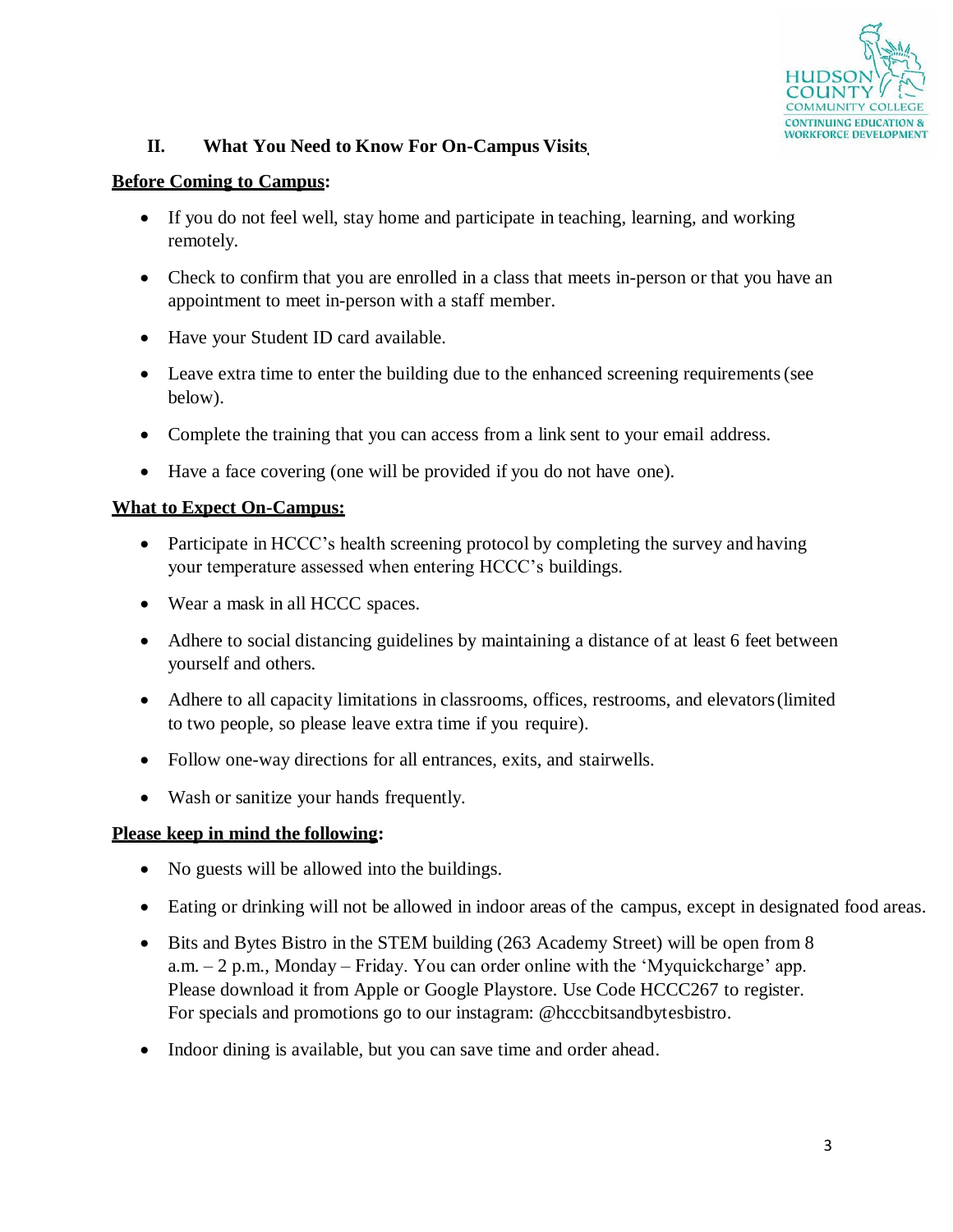

 All members or visitors will be screened when entering the building and fill out a health survey. You will need to be screened each time you enter a building.

## **III. Three Types of Classes Offered**

- Online classes: Fully remote classes where students will be meeting virtually via online conferences with their instructor and classmates weekly at a designated time each week.
- Hybrid: Hybrid learning combines face-to-face instruction with online learning. Students will be meeting one session in-person and one session online via virtual conferences at a designated time each week.
- In-Person: On-campus classes. For in-person classes, face-covering must always be worn. Students are required to complete the **SafeColleges** and **HCCC Student Orientation** training prior to the beginning of class. Classroom seating will adhere to the 6-foot social distancing guidelines established by the CDC. All backpacks, coats, and any miscellaneous items must be placed under the table/desk, under the student's chair or in a designated space. Students will not be allowed to stay in the classroom once the class ends.

## **IV. ESL In-Person Testing**

Students are encouraged to test remotely. However, if you are not able to test remotely and can only complete the placement test in person, then you may email us or call us to notify us, and we will schedule you for in-person testing. Availability is limited.

## **V. Additional Information and Resources**

For additional information about the HCCC Restart Plan, please go to: [HCCC Restart Plan](http://www.hccc.edu/uploadedFiles/Pages/Campus_Life/Return_To_Campus/HCCC%20Restart%20Plan_Final%20for%20OSHE%207.22.2020%20with%20addenda%208.12.2020.pdf)

For Frequently Asked Questions, please go to:<http://www.hccc.edu/returntocampus/faqs/>

For general information about Returning to Campus, please go to: <http://www.hccc.edu/returntocampus/>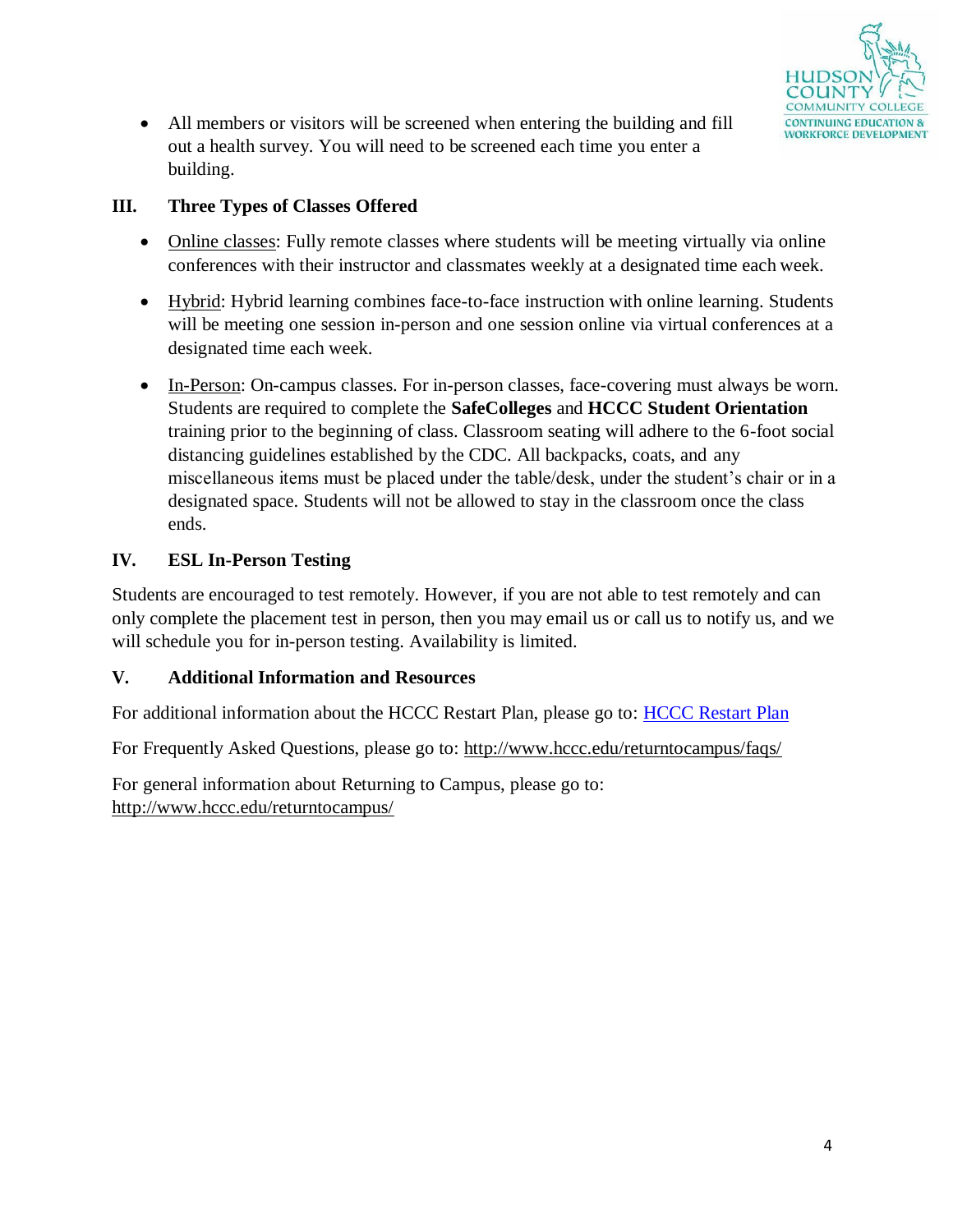

## **VI. Important Information to Access Remote Registration and other Services**

**Program Website and Contact Information**

Apprenticeship Programs [Click here for website,](https://www.hccc.edu/apprenticeship/) Betsey Barnum,

201-360-4243, or [cewdhealthcare@hccc.edu](mailto:cewdhealthcare@hccc.edu)

Business Partners: Private and Government [Click here for](https://www.hccc.edu/businesscommunity/) website,

Maritza Reyes, Business Developer, 201-360-5383 or [MReyes@hccc.edu](mailto:MReyes@hccc.edu)

Center for Business and Industry [Click here for website,](https://www.hccc.edu/businesscommunity/)

Continuing Education Classes

- 
- 

AuPair Programs, Art Classes 201-360-4262

Business, Computers, Project Management Alexis Muniz, [amuniz@hccc.edu,](mailto:amuniz@hccc.edu)

Maritza Reyes, Business Developer, 201-360-5383 or [MReyes@hccc.edu](mailto:MReyes@hccc.edu)

Community Partners [Click here for](https://www.hccc.edu/communityeducation/) website, Chastity Farrell, Associate Director 201-360-4262 or [CFarrell@hccc.edu](mailto:CFarrell@hccc.edu)

• Main Campus (Journal Square) [Click here for website,](https://www.hccc.edu/communityeducation/) 201-360-4246

• North Hudson Campus [Click here for website,](https://www.hccc.edu/communityeducation/) 201-360-5358

Weekend Workshops/ Chastity Farrell, [cfarrell@hccc.edu,](mailto:cfarrell@hccc.edu)

201-360-4244

Culinary Chastity Farrell, [cfarrell@hccc.edu, 2](mailto:cfarrell@hccc.edu)01-360-4262 and Qua'Fayshia Ransom, [qransom4959@live.hccc.edu, 2](mailto:qransom4959@live.hccc.edu)01-360-5326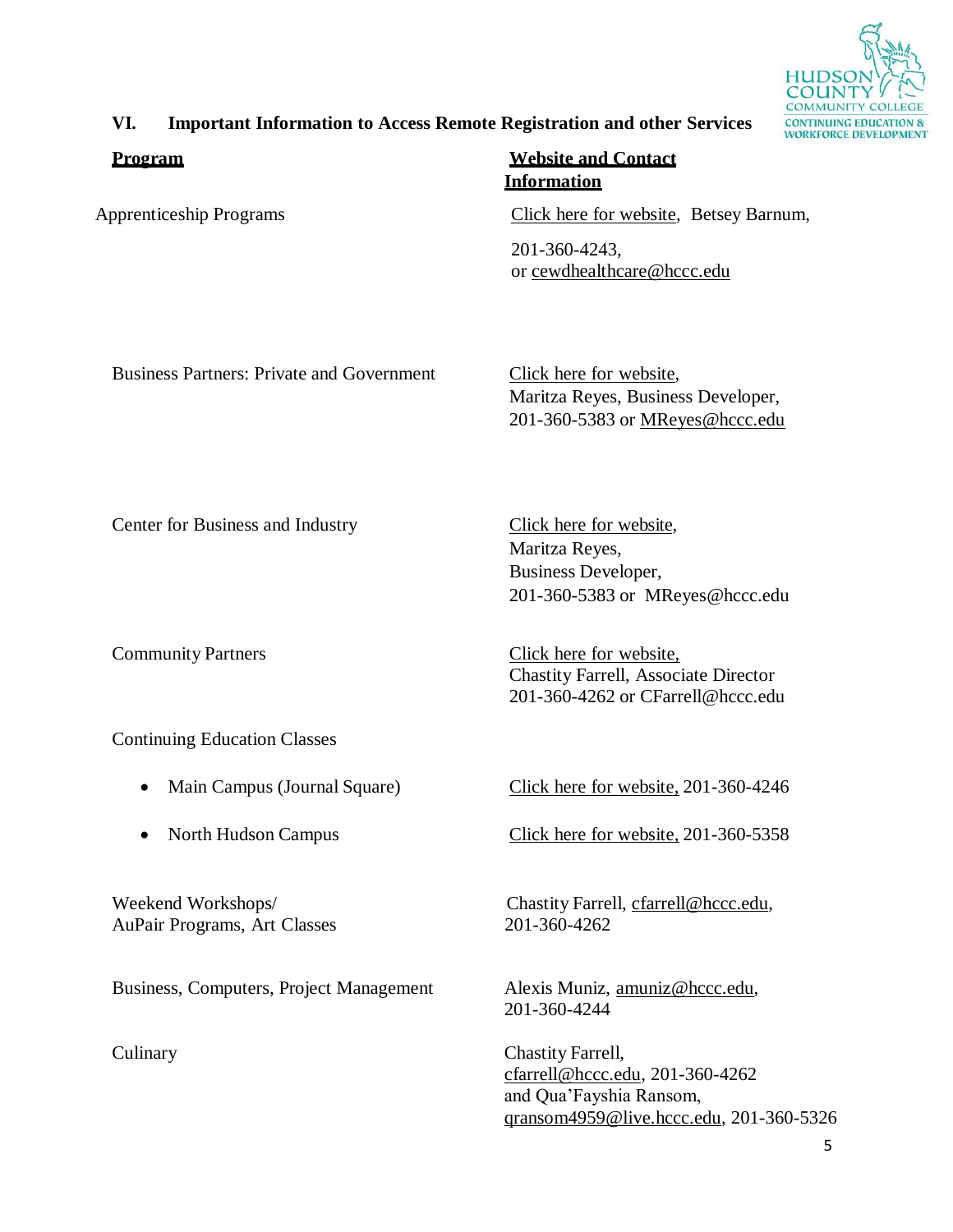

English As A Second Language (ESL) Qua'Fayshia Ransom,

[qransom4959@live.hccc.edu,](mailto:qransom4959@live.hccc.edu) 201-360-5326

Healthcare Samaya Yashayeva, [syashayeva@hccc.edu,](mailto:syashayeva@hccc.edu) 201-360-4239

Youth & Family Programs Carmen Guerra, [cguerra@hccc.edu,](mailto:cguerra@hccc.edu) 201-360-4260

Ed2Go Qua'Fayshia Ransom, [qransom4959@live.hccc.edu,](mailto:qransom4959@live.hccc.edu) 201-360-5326

Culinary Conference Center Karen MacLaughlin, Event Booking, 201-360-5303 or [kmaclaughlin@hccc.edu](mailto:kmaclaughlin@hccc.edu)

Liberty Café and Bits and Bytes Bistro Bits and Bytes Bistro in the STEM building will be open Monday – Friday, 8a.m. – 2p.m. beginning on September 8<sup>th</sup>. Liberty Café will remain closed until further notice.

Evening, Weekend and Off-Site Administrator Alex Muniz, Coordinator of Evening, Weekend & Off-Site Programs, 201-360-4244 or [AMuniz@hccc.edu](mailto:AMuniz@hccc.edu)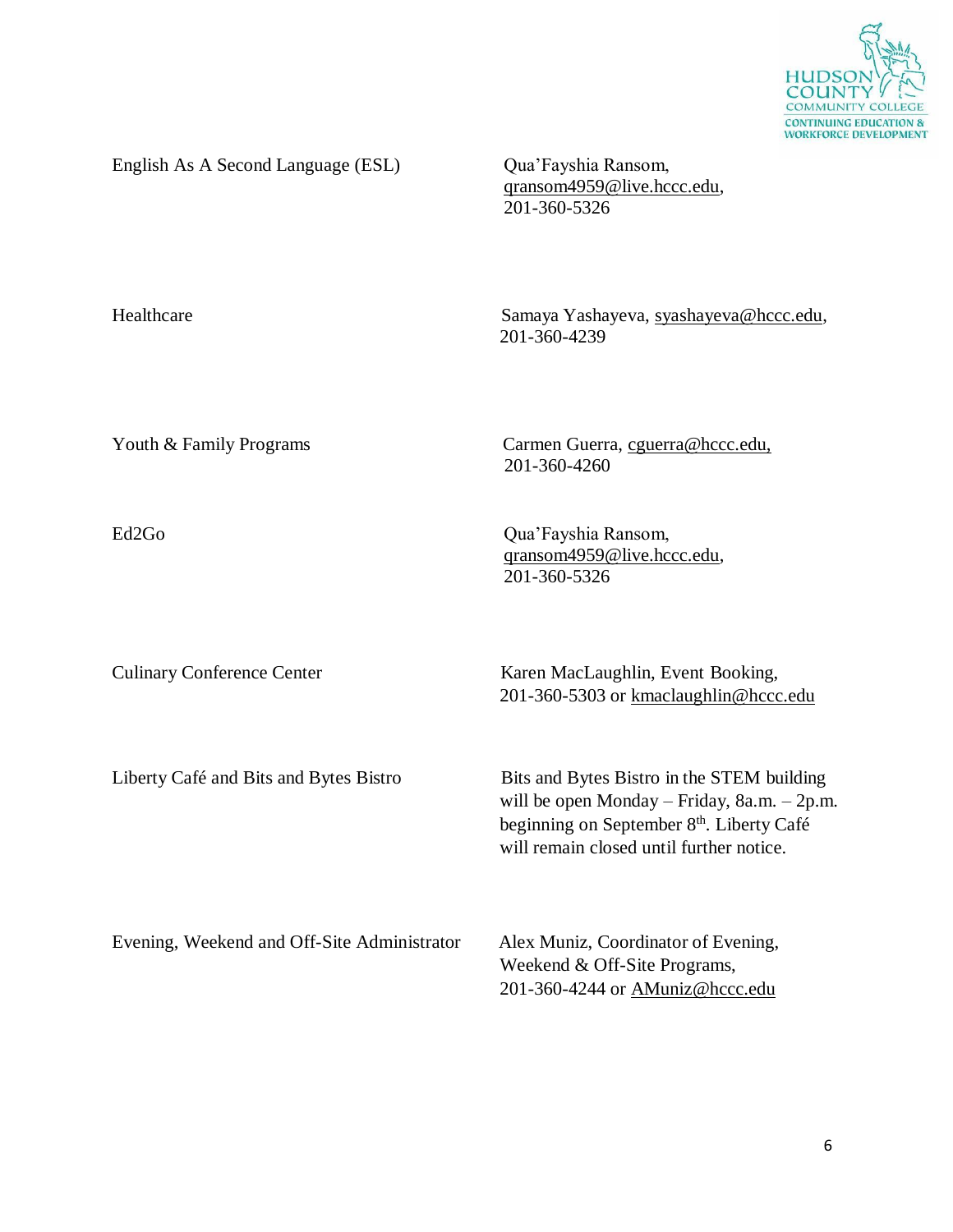

| <b>Healthcare Certification Programs</b>   | Click here for website,<br><b>CONTINU</b><br><b><i>NORKFO</i></b><br>Betsey Barnum,<br>Apprenticeship for Healthcare Coordinator,<br>201-360-4243 or<br>cewdhealthcare@hccc.edu |
|--------------------------------------------|---------------------------------------------------------------------------------------------------------------------------------------------------------------------------------|
| Hudson County Workforce Leadership Academy | Click here for website, Lori Margolin,<br>Associate Vice President, 201-360-4242 or<br>LMargolin@hccc.edu                                                                       |
| Veterans                                   | Catherina Mirasol, Director, 201-360-4241<br>Or CMirasol@hccc.edu                                                                                                               |
| <b>Billing</b>                             | Tahrier Ahmad, Office Assistant,<br>201-360-4256 or TAhmad@hccc.edu                                                                                                             |
| <b>CEWD</b> Administration                 | Lori Margolin, Associate<br>Vice President, 201-360-<br>4242 or<br>LMargolin@hccc.edu                                                                                           |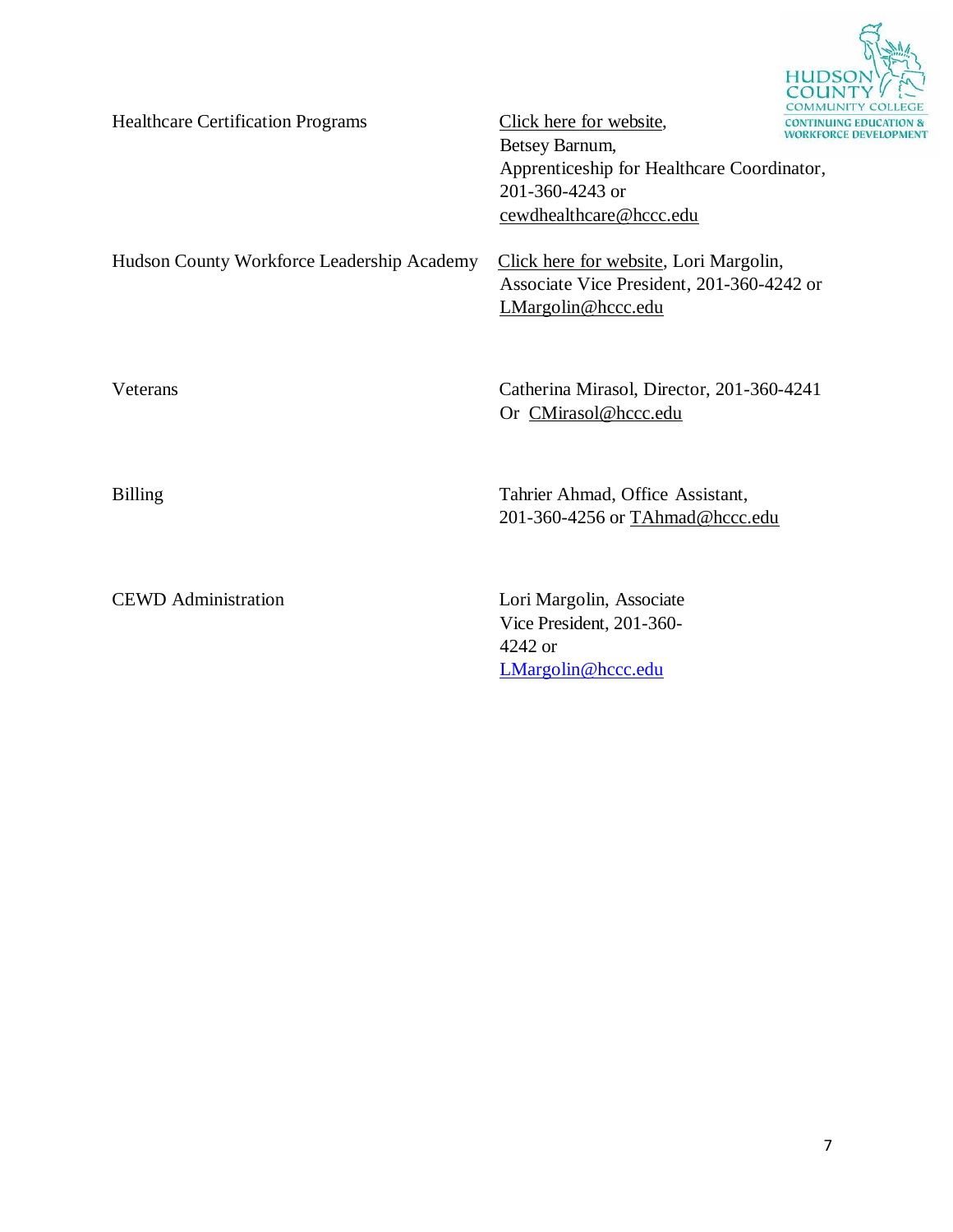

## **VII. Restart Plan: General Information**

Hudson County Community College (HCCC) values its students, faculty, staff, and community members and is committed to being proactive in the protection of the health and safety of all during the COVID-19 pandemic and always.

COVID-19 most commonly spreads through respiratory aerosols that are expelled when an infected individual sneezes or coughs. Individuals with COVID-19 may exhibit symptoms like fever and a dry cough or may not exhibit symptoms at all. The Centers for Disease Control and Prevention (CDC) recommend that individuals stay home whenever possible and wear face masks, wash or sanitize their hands frequently, and maintain a distance from others of at least six feet when outside of the home in order to limit the spread of COVID-19.

Hudson County Community College's Restart Plan was developed by the Return to Campus Task Force with input from the college community. HCCC's Restart Plan was developed in alignment with the template and guidelines provided by the Office of the Secretary of Higher Education and adheres to all CDC requirements, recommendations, and guidelines. Safetyduring a pandemic is a collective responsibility.

The ability of Hudson County Community College to thrive during the current COVID-19 pandemic is contingent upon a shared understanding that we each have a role in taking steps that promote not only our own health but the health of the other individuals with whom we share our campus.

In continuation of this important community goal, and in accordance with guidance from the CDC, Hudson County Community College requires that all students, faculty, staff, and visitors to our campus abide by the rules and regulations set forth: ·

- Complete all required "Return to Campus" trainings
- Participate in HCCC's health screening protocol by completing the survey and having your temperature assessed when entering HCCC's buildings. ·
- Stay home and participate in teaching, learning, and working remotely if you do not feel well or have circumstances that prevent you from being on campus.  $\cdot$
- Wear a mask in all HCCC spaces.
- Adhere to social distancing guidelines by maintaining a distance of at least 6 feet between yourself and others. ·
- Adhere to all capacity limitations in classrooms, offices, restrooms, and elevators.  $\cdot$
- Follow one-way directions for all entrances, exits, and stairwells.
- Wash or sanitize your hands frequently.
- Sneeze and cough into your elbow.
- Fill out "Coronavirus Concern Form" located under [www.hccc.edu/returntocampus](http://www.hccc.edu/returntocampus)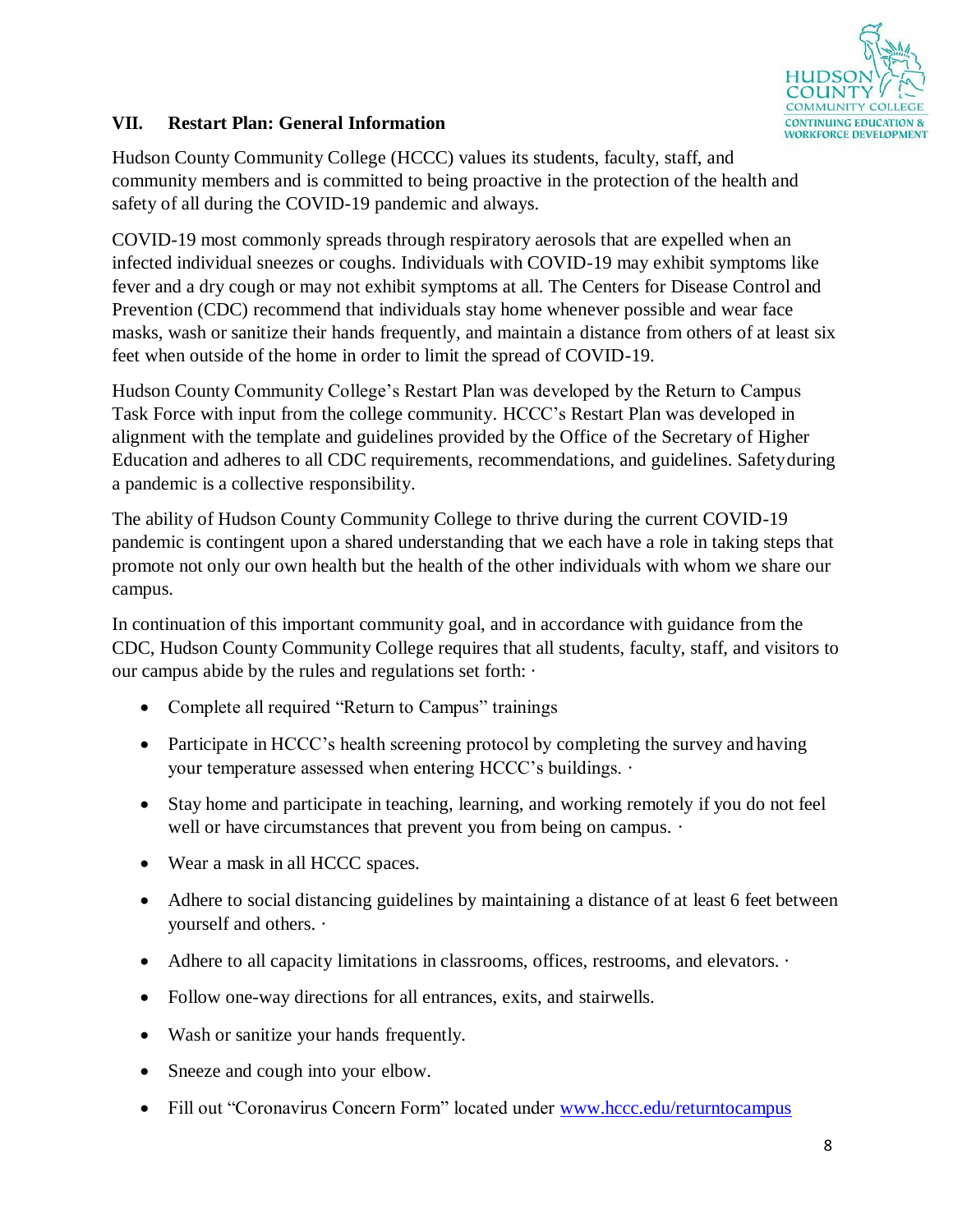

## **VIII. Frequently Asked Questions**

- 1. How can I enroll in a continuing education class?
	- To register online, please go to our website or click on the following link[:](https://www.hccc.edu/communityeducation/) [https://www.hccc.edu/continuingeducation/](https://www.hccc.edu/communityeducation/)
	- Starting on Monday, August  $17<sup>th</sup>$ , HCCC Continuing Education and Workforce Development will be open for in-person registration and/or advisement on courses.
	- In-person registration will be available by appointment only, at the following locations in Jersey City: Student Center, 1<sup>st</sup> Floor, 71 Sip Avenue and at the North Hudson Campus: 4800 John F. Kennedy Blvd, Union City, NJ 07087.
	- Beginning September 23rd, in-person registration will be available by appointment only, at the following locations in Jersey City: Culinary Conference Center, 5<sup>th</sup> Floor, 161 Newkirk Street, Room E505 and at the North Hudson Campus: 4800 John F. Kennedy Blvd, 1<sup>st</sup> Floor, Union City, NJ 07087. For more information about in-person registration, please go to section one *In-Person Registration, Advisement, and/or Payment* at the beginning of this document.
- 2. I want to enroll in an ESL course. How do I get started?
	- Please go to our website or follow the link here[:](https://www.hccc.edu/continuing-education/esl/) [https://www.hccc.edu/continuing-education/esl/. E](https://www.hccc.edu/continuing-education/esl/)SL classes will be offered both in an online format and a hybrid format. Hybrid learning combines face-to-face instruction with online learning. Students will be meeting one session in-person and one session online via virtual conferences at a designated time each week. If you would like additional information, please call Customer Service at 201-360- 4246or 5358 or email [ce@hccc.edu.](mailto:ce@hccc.edu)
- 3. How can I enroll my son/daughter in the SAT Prep or PSAT Prep programs?
	- Please go to our website or follow the link here: [http://www.hccc.edu/continuing](http://www.hccc.edu/continuing-education/family-and-kids-program/)[education/family-and-kids-program/](http://www.hccc.edu/continuing-education/family-and-kids-program/) If you have questions, please contact Carmen Guerra at 201-360-4260 or [cguerra@hccc.edu.](mailto:cguerra@hccc.edu)
- 4. I am interested in attending a virtual information session for the new Project Management Certification class? Can you tell me more about it?
	- Please go to our website or follow the link here: [https://www.hccc.edu/continuing-education/PMP. I](https://www.hccc.edu/continuing-education/PMP)f you have questions about the course or payment options, please contact Alexis Muniz at 201-360-4244 or [amuniz@hccc.edu.](mailto:amuniz@hccc.edu)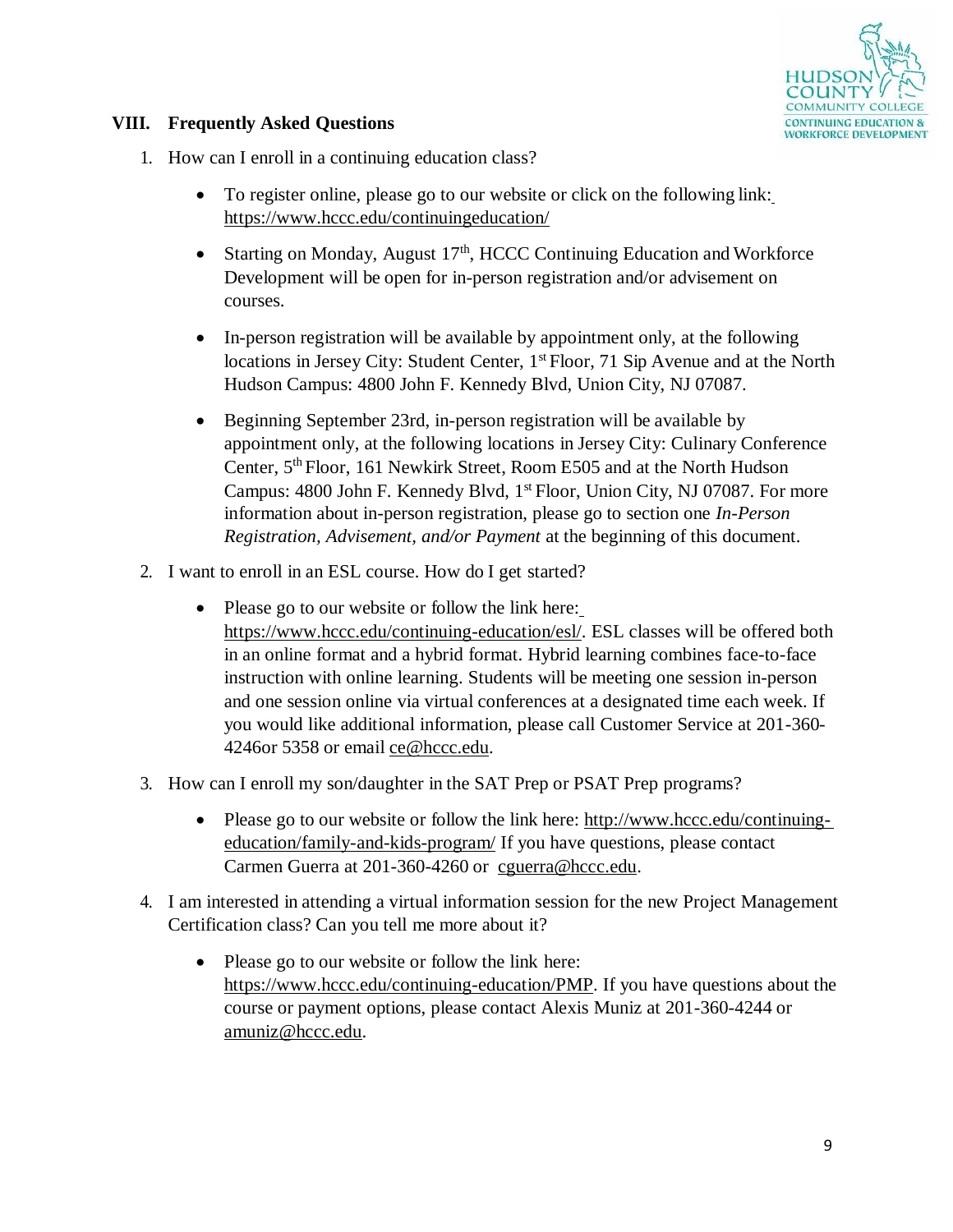

- 5. I would like to find out more information about health and safety precautions on campus. Can you help me?
	- Please visit the HCCC website (<http://hccc.edu/returntocampus/>).
- 6. What can I expect when I register for an online class?
	- An online class meets remotely. You will not come to campus. The class will meet at a designate day/time.
- 7. I am having difficulty enrolling in the class I want to take. Can you help me?
	- Please call Customer Service at 201-360-4246 or 5358 or email at [ce@hccc.edu.](mailto:ce@hccc.edu)
- 8. I want to enroll in Healthcare programs. How do I get started?
	- Please visit our [website](https://www.hccc.edu/continuing-education/health/) for more information. For questions, please contact Betsey Barnum at [cewdhealthcare@hccc.edu](mailto:cewdhealthcare@hccc.edu) or (201) 360-4243.
- 9. I want to enroll in the Advanced Manufacturing apprenticeships. How do I get started?
	- Please contact Al Williams at [alwilliams@hccc.edu](mailto:alwilliams@hccc.edu) or (201) 360-4255.
	- 10. I want more information on apprenticeships. Where should I go?
		- Please contact Catherina Mirasol at [cmirasol@hccc.edu](mailto:cmirasol@hccc.edu) or (201) 360-4241.
	- 11. What industry certificate programs do you offer?
		- We offer a variety of healthcare certification programs. For more information, visit our [website](https://www.hccc.edu/continuing-education/health/) or contact Betsey Barnum at [cewdhealthcare@hccc.edu](mailto:cewdhealthcare@hccc.edu) or (201) 360- 4243.
	- 12. I am a local business and I am interested in virtual training for my staff. How do I get started?
		- Please call Maritza Reyes at 201-360-5383 or email [MReyes@hccc.edu.](mailto:MReyes@hccc.edu)
	- 13. Can I order from Bits and Bytes in person?
		- Yes. Orders can be placed in person or in advance through the MyQuickCharge app. Bits and Bytes accepts Cash, Credit, Apple Pay and Android Pay.
	- 14. What if I have a food allergy?
		- When placing your order, let the staff know if you have any restrictions or questions about the product.